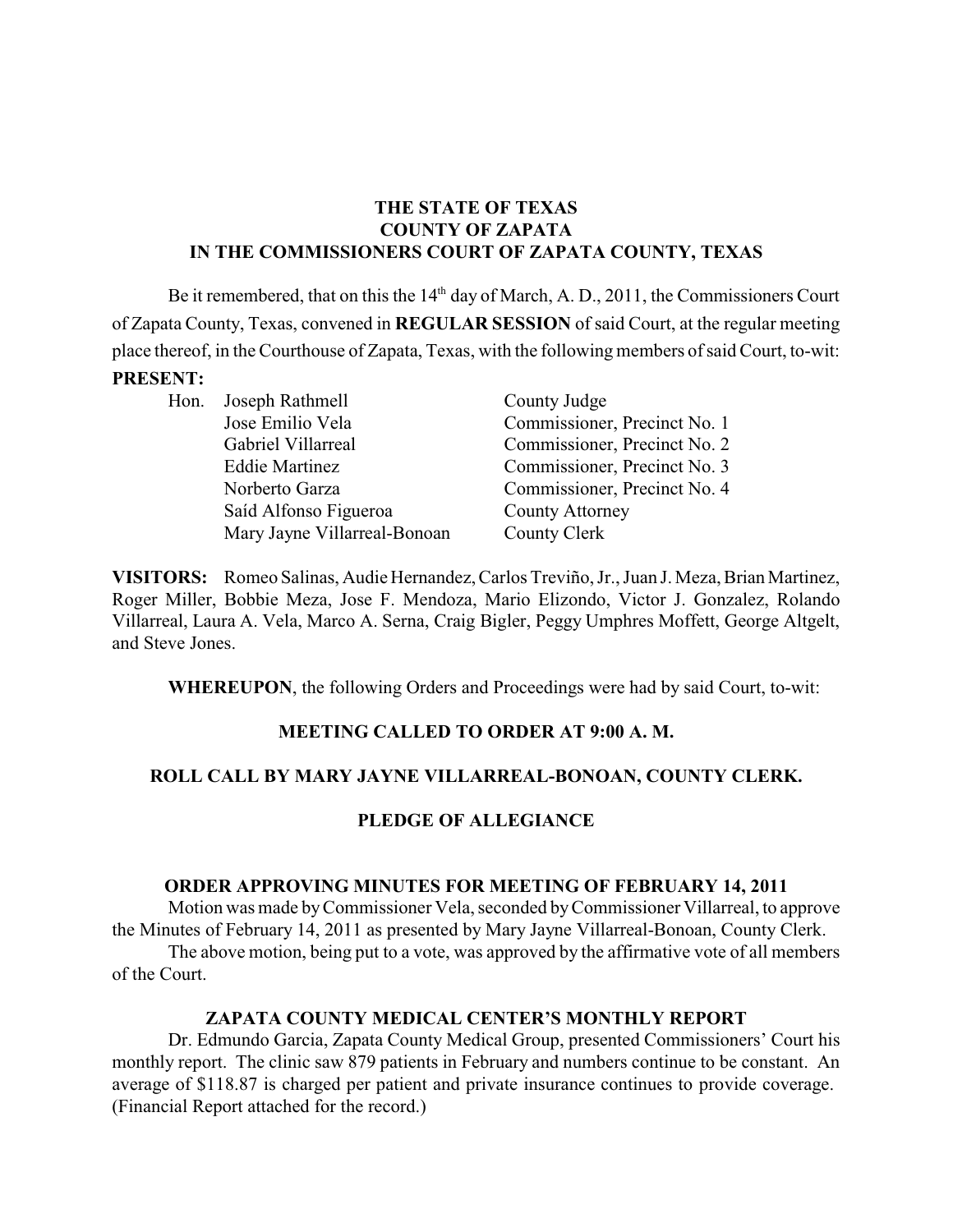#### **COMMUNICATIONS**

Judge Rathmell congratulated and thanked everyone who participated in the Zapata County Fair and stated that the event was a great success.

#### **ORDER APPROVING INVOICES**

Motion was made by Commissioner Martinez, seconded by Commissioner Villarreal, to approve invoices as presented by Doroteo N. Garza, County Auditor.

The above motion, being put to a vote, was approved by the affirmative vote of all members of the Court.

#### **ORDER APPROVING TREASURER'S REPORT**

Motion was made by Commissioner Vela, seconded by Commissioner Garza, to approve Treasurer's Report as presented by Romeo Salinas, County Treasurer. (Report attached for the record.)

The above motion, being put to a vote, was approved by the affirmative vote of all members of the Court.

# **PRESENTATION OF THE "RANCHERS FOR THE HUNGRY" PROGRAM FROM THE SOUTH TEXAS FOOD BANK**

Pancho Farias is now working for the South Texas Food Bank. Over 90 families are participating in the program. Steers are converted to ground beef. This month hogs will be converted to sausage. The program provides 60# bags of groceries. Local church organizations have helped by adopting families. Funds from the Lilia and Guadalupe Martinez Foundation are also used to adopt families in need.

# **PROGRESS AND STATUS REPORT ON AMUSEMENT REDEMPTION MACHINE ORDINANCE APPROVED BY COMMISSIONERS' COURT ON JANUARY 10, 2011 AND PLACED INTO EFFECT ON FEBRUARY 1, 2011**

Brian Martinez, Zapata County Judge's Office, reported on the Amusement Redemption Machine Ordinance. All machines have to be registered by March 3, 2011. There are seven locations and 866 machines for a total of \$433,400 which include an overpayment from one establishment which will be credited for 2012 payment. All known establishments have complied. The appraisal district will now be able to tax on inventory.

# **ORDER DESIGNATING BRIAN MARTINEZ AND ZARAGOZA RODRIGUEZ IV TO IMPLEMENT A SAFETY TRAINING PROGRAM FOR ZAPATA COUNTY EMPLOYEES**

Motion was made by Commissioner Garza, seconded by Commissioner Villarreal, to designate Brian Martinez and Zaragoza Rodriguez IV to implement a safety training program for Zapata County employees as requested by Hon. Joseph Rathmell, County Judge.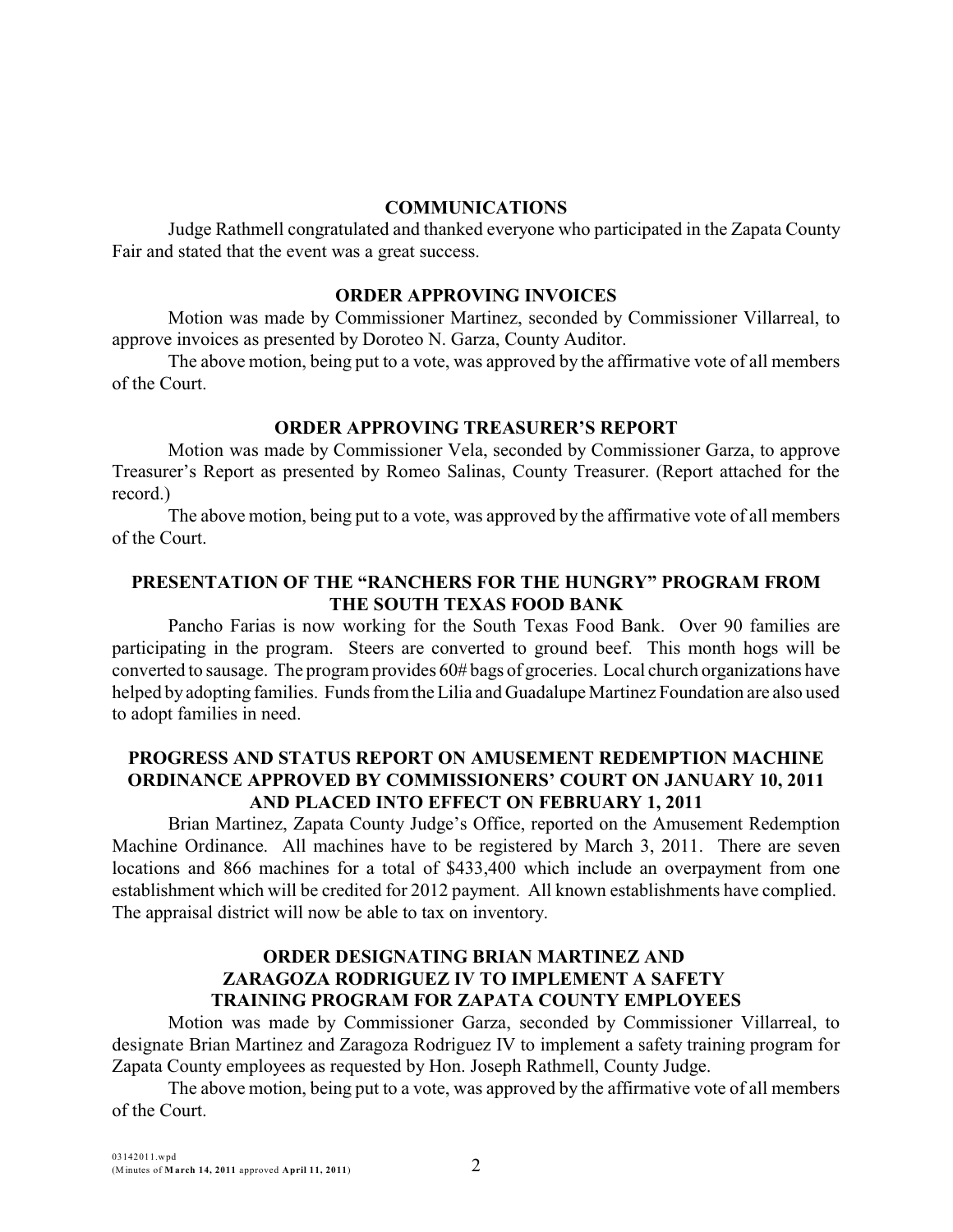# **ORDER APPOINTING JUDGE JOSEPH RATHMELL AND BRIAN MARTINEZ AS ZAPATA COUNTY REPRESENTATIVES FOR THE I-69 SEGMENT 5 COMMITTEE**

Motion was made by Commissioner Vela, seconded by Commissioner Garza, to appoint Judge Joseph Rathmell and Brian Martinez as Zapata County representatives for the I-69 Segment 5 Committee as recommended by the Texas Department of Transportation as requested by Hon. Joseph Rathmell, County Judge.

The above motion, being put to a vote, was approved by the affirmative vote of all members of the Court.

# **ORDER APPROVING TO SOLICIT BIDS FOR CONTRACT SERVICES TO MAINTAIN ZAPATA COUNTY LITTLE LEAGUE FIELDS LOCATED IN PRECINCTS ONE AND FOUR**

Motion was made byCommissioner Martinez, seconded by Commissioner Garza, to solicit bids for contract services to maintain the Zapata County Little League Fields as requested by Hon. Joseph Rathmell, County Judge.

The above motion, being put to a vote, was approved by the affirmative vote of all members of the Court.

# **ORDER APPOINTING COUNTY ATTORNEY SAID A. FIGUEROA AND COUNTY TREASURER ROMEO SALINAS TO CONTACT ORGANIZATIONS TO CONTRACT SERVICES AND MAINTAIN CONCESSION STANDS AT ZAPATA COUNTY LITTLE LEAGUE FIELDS**

Motion was made by Commissioner Vela, seconded by Commissioner Garza, to appoint County Attorney Said A. Figueroa and County Treasurer Romeo Salinas to contact organizations to contract services to maintain the concession stands at the Zapata County Little League Fields as requested by Hon. Joseph Rathmell, County Judge.

The above motion, being put to a vote, was approved by the affirmative vote of all members of the Court.

#### **ORDER APPROVING PROPOSAL FORM RABBA-KISTNER CONSULTANTS, INC. TO PREPARE PRELIMINARY STUDY FOR PROPOSED INTERNATIONAL PORT OF ENTRY**

Motion was made byCommissioner Martinez, seconded byCommissioner Vela, to approve proposal from Rabba-Kistner Consultants, Inc. to prepare a preliminary study for a proposed International Port of Entry for \$23,200 to be paid from line item #10-409-730 consulting fees as requested by Hon. Joseph Rathmell, County Judge.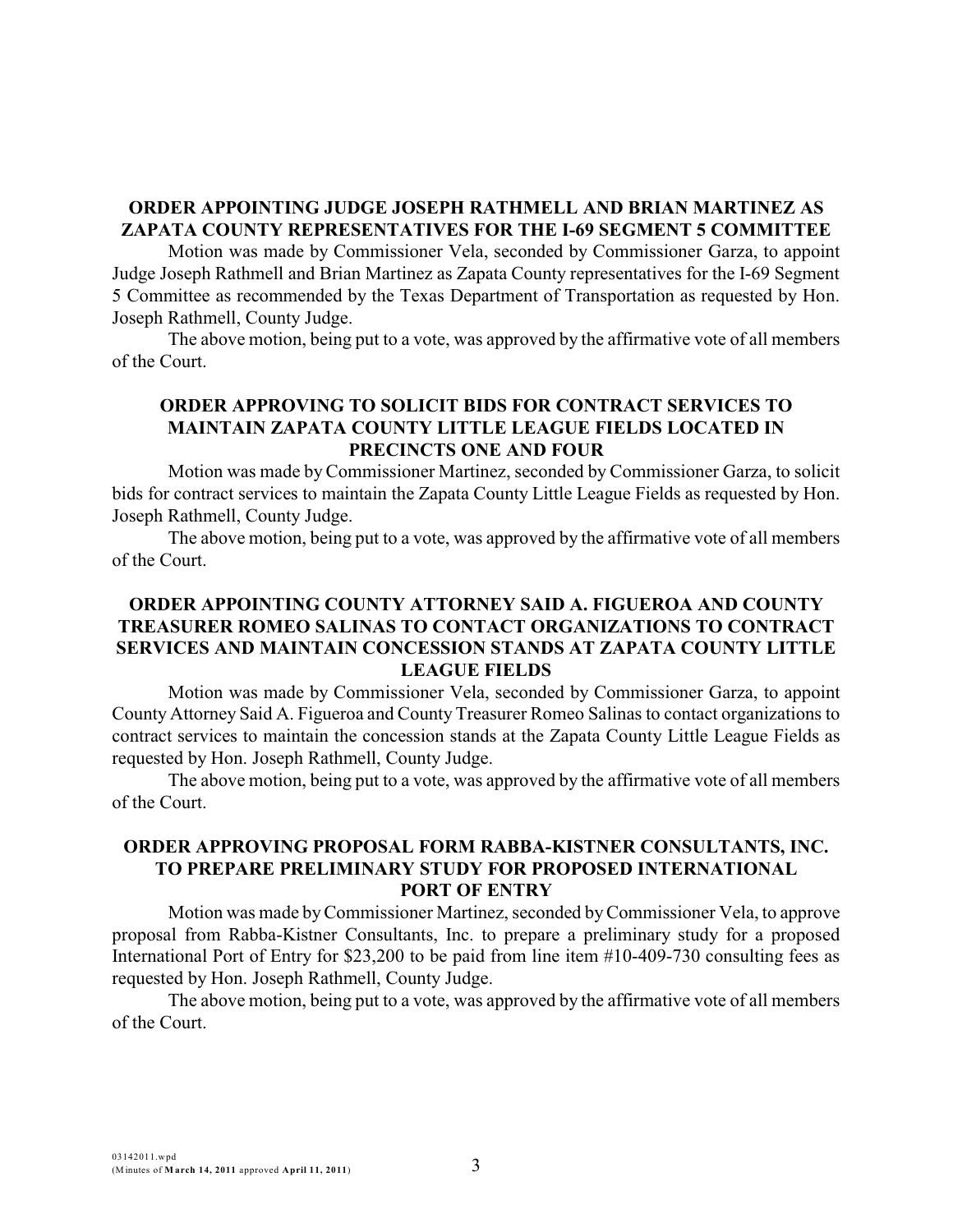#### **ORDER AMENDING COMMISSIONERS' COURT ORDER REGULATING ON-SITE SEWAGE FACILITIES**

Motion was made by Commissioner Martinez, seconded by Commissioner Vela, to amend the Commissioners' Court order regulating On-Site-Sewage Facilities as requested by Hon. Joseph Rathmell, County Judge.

The above motion, being put to a vote, was approved by the affirmative vote of all members of the Court.

# **ORDER TO TABLE REQUEST BY JUDGE RATHMELL TO APPROVE FEE SCHEDULE FOR ON-SITE SEWAGE FACILITIES**

Motion was made by Commissioner Martinez, seconded by Commissioner Garza, to table request by Hon. Joseph Rathmell, County Judge, to approve a fee schedule for On-Site-Sewage Facilities.

The above motion, being put to a vote, was approved by the affirmative vote of all members of the Court.

### **ORDER TO TABLE REQUEST BY JUDGE RATHMELL TO APPROVE NEW BOARD OF DIRECTORS FOR ZAPATA COUNTY ECONOMIC DEVELOPMENT**

Motion was made by Commissioner Vela, seconded by Commissioner Villarreal, to table request by Hon. Joseph Rathmell, County Judge, to approve new Board of Directors for the Zapata County Economic Development as requested by Hon. Joseph Rathmell, County Judge.

The above motion, being put to a vote, was approved by the affirmative vote of all members of the Court.

#### **ORDER TO TABLE REQUEST BY JUDGE RATHMELL TO APPROVE SCHEDULED QUARTERLY PAYMENT FOR ZAPATA COUNTY ECONOMIC DEVELOPMENT**

Motion was made by Commissioner Villarreal, seconded by Commissioner Vela, to table request by Hon. Joseph Rathmell, County Judge, to approve the scheduled quarterly payment for the Zapata County Economic Development.

The above motion, being put to a vote, was approved by the affirmative vote of all members of the Court.

#### **ORDER TO TABLE REQUEST BY JUDGE RATHMELL TO APPROVE PAYMENT OF 2006 INVOICE FROM ZAPATA COUNTY ECONOMIC DEVELOPMENT CENTER**

Motion was made by Commissioner Garza, seconded by Commissioner Villarreal, to table request byHon. Joseph Rathmell, CountyJudge to approve payment of 2006 invoice from the Zapata County Economic Development Center.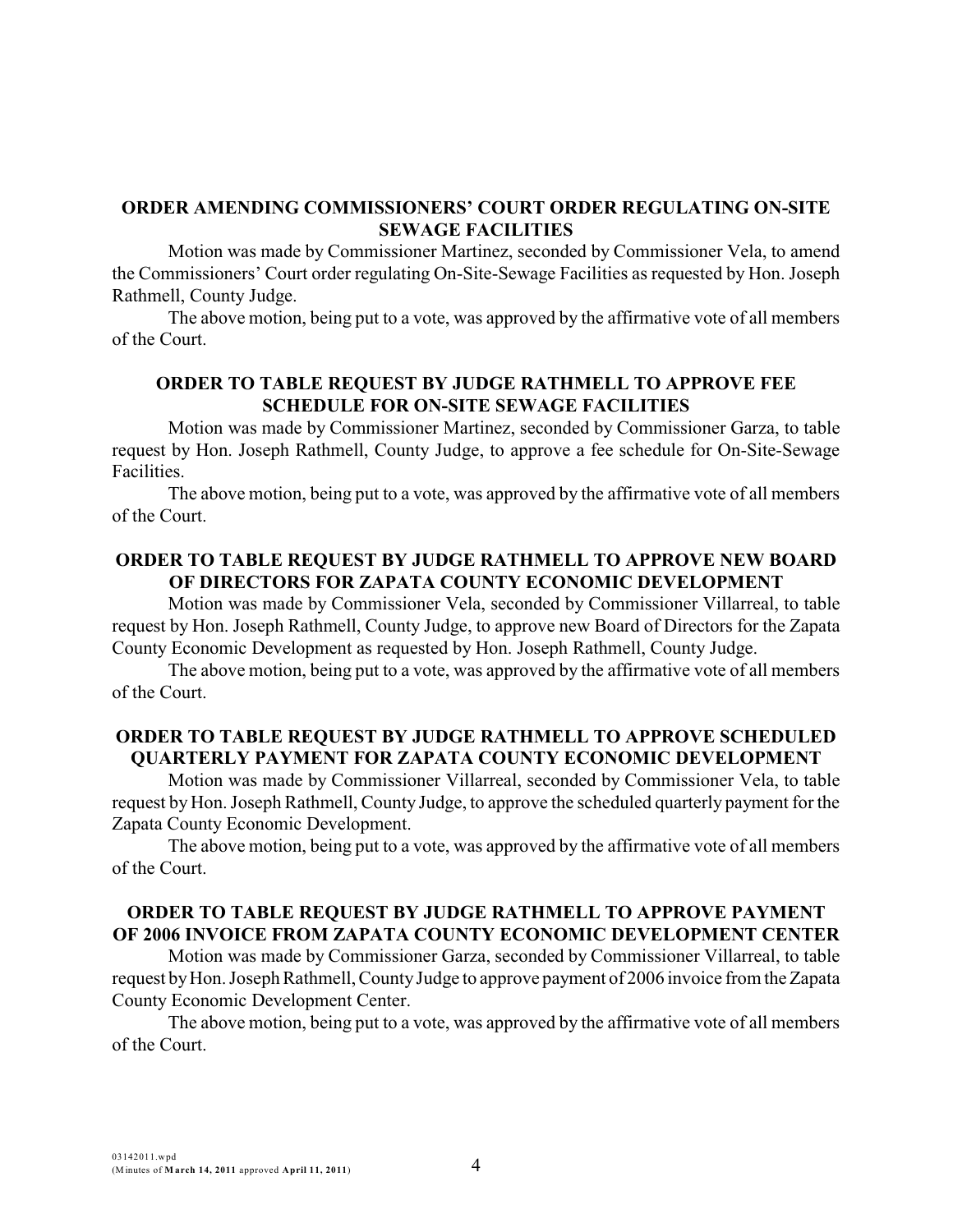# **ORDER TO TABLE REQUEST BY PEGGY UMPHRES MOFFETT, ZCEDC, FOR APPROVAL OF MEMORANDUM OF UNDERSTANDING (MOU) BETWEEN ZAPATA COUNTY ECONOMIC DEVELOPMENT CORPORATION AND ZAPATA COUNTY**

Motion was made by Commissioner Vela, seconded by Commissioner Garza, to table request by Peggy Umphres Moffett, ZCEDC, for approval of the Memorandum of Understanding (MOU) between Zapata County Economic Development Corporation and Zapata County.

The above motion, being put to a vote, was approved by the affirmative vote of all members of the Court.

#### **ORDER APPROVING MEMBERS TO ZAPATA COUNTY BEAUTIFICATION COMMITTEE**

Motion was made byCommissioner Vela, seconded byCommissioner Martinez, to approve the following members to the Zapata County Beautification Committee:

- a. Arturo Martinez
- b. Diana Ruiz
- c. Sergio Lozano
- d. Darlene Butler (Brown)

as requested by Hon. Joseph Rathmell, County Judge.

The above motion, being put to a vote, was approved by the affirmative vote of all members of the Court.

#### **ORDER DENYING REQUEST BY JUDGE RATHMELL TO APPROVE PIXL STUDIOS WEB PAGE DEVELOPMENT FOR MEMBERS OF COMMISSIONERS COURT**

Motion was made by Commissioner Garza, seconded by Commissioner Villarreal, to deny request by Hon. Joseph Rathmell, County Judge, to approve Pixl Studios web page development for members of the Commissioners Court .

The above motion, being put to a vote, was approved by the affirmative vote of all members of the Court.

#### **ORDER DENYING REQUEST BY JUDGE RATHMELL TO APPROVE PIXL STUDIOS TO CONVERT ZAPATA COUNTY COMMISSIONERS' COURT MEETING VIDEOS FOR WEB STREAMING WEBSITE**

Motion was made by Commissioner Garza, seconded by Commissioner Villarreal, to deny request by Hon. Joseph Rathmell, County Judge, to approve Pixl Studios to convert Zapata County Commissioners' Court meeting videos for a web streaming website.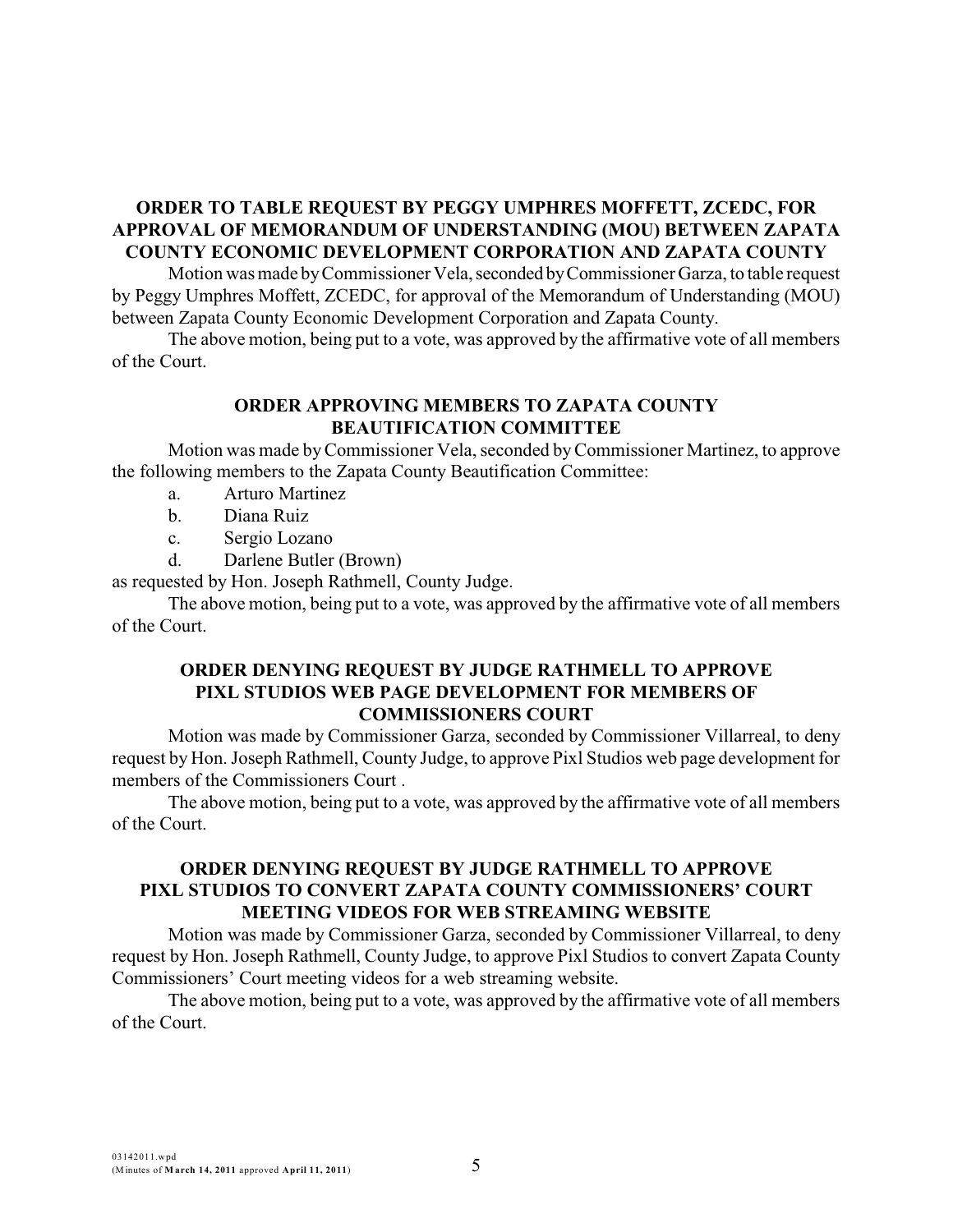# **ORDER TO RATIFY ACTION DATING BACK TO 2006 APPOINTING MR. CARLOS RAMOS AS ZAPATA COUNTY WATER PLANT DEPARTMENT FIELD SUPERVISOR**

Motion was made by Commissioner Villarreal, seconded by Commissioner Garza, to ratify action dating back to 2006 appointing Mr. Carlos Ramos as Zapata County Water Plant Department Field Supervisor as requested by Hon. Jose Emilio Vela, Commissioner Pct. 1.

The above motion, being put to a vote, was approved by the affirmative vote of all members of the Court.

# **ORDER AUTHORIZING CARLOS TREVIÑO, JR., WATER PLANT MANAGER, TO NEGOTIATE UTILITY EASEMENT ADJOINING FALCON SHORES SUBDIVISION TO EXTEND A WATERLINE CONNECTION TO A RESIDENTIAL SITE**

Motion was made by Commissioner Garza, seconded by Commissioner Villarreal, to authorize Carlos Treviño, Jr., Water Plant Manager, to negotiate a utility easement adjoining Falcon Shores Subdivision to extend a waterline connection to a residential site as requested by Hon. Jose Emilio Vela, Commissioner Pct. 1.

The above motion, being put to a vote, was approved by the affirmative vote of all members of the Court.

# **ORDER APPROVING ADVERTISEMENT FOR VACANT POSITION FOR GRADER/HEAVY EQUIPMENT OPERATOR AT ZAPATA COUNTY MAINTENANCE DEPARTMENT**

Motion was made byCommissioner Martinez, seconded byCommissionerGarza, to approve advertising for vacant position for grader/heavy equipment operator at Zapata County Maintenance Department as requested by Hon. Jose Emilio Vela, Commissioner Pct. 1.

The above motion, being put to a vote, was approved by the affirmative vote of all members of the Court.

# **ORDER APPROVING PRECINCT ONE APPOINTEES TO ZAPATA COUNTY BEAUTIFICATION COMMITTEE**

Motionwas made byCommissioner Martinez, seconded byCommissioner Garza, to approve the following Precinct 1 appointees to the Zapata County Beautification Committee:

- a. Amanda Salinas Falcon Park
- b. Lourdes M. Lopez Lopeño Park
- c. Mario Alvarez Romeo Flores Memorial Park
- d. Paco Mendoza County Plaza

as requested by Hon. Jose Emilio Vela, Commissioner Pct. 1.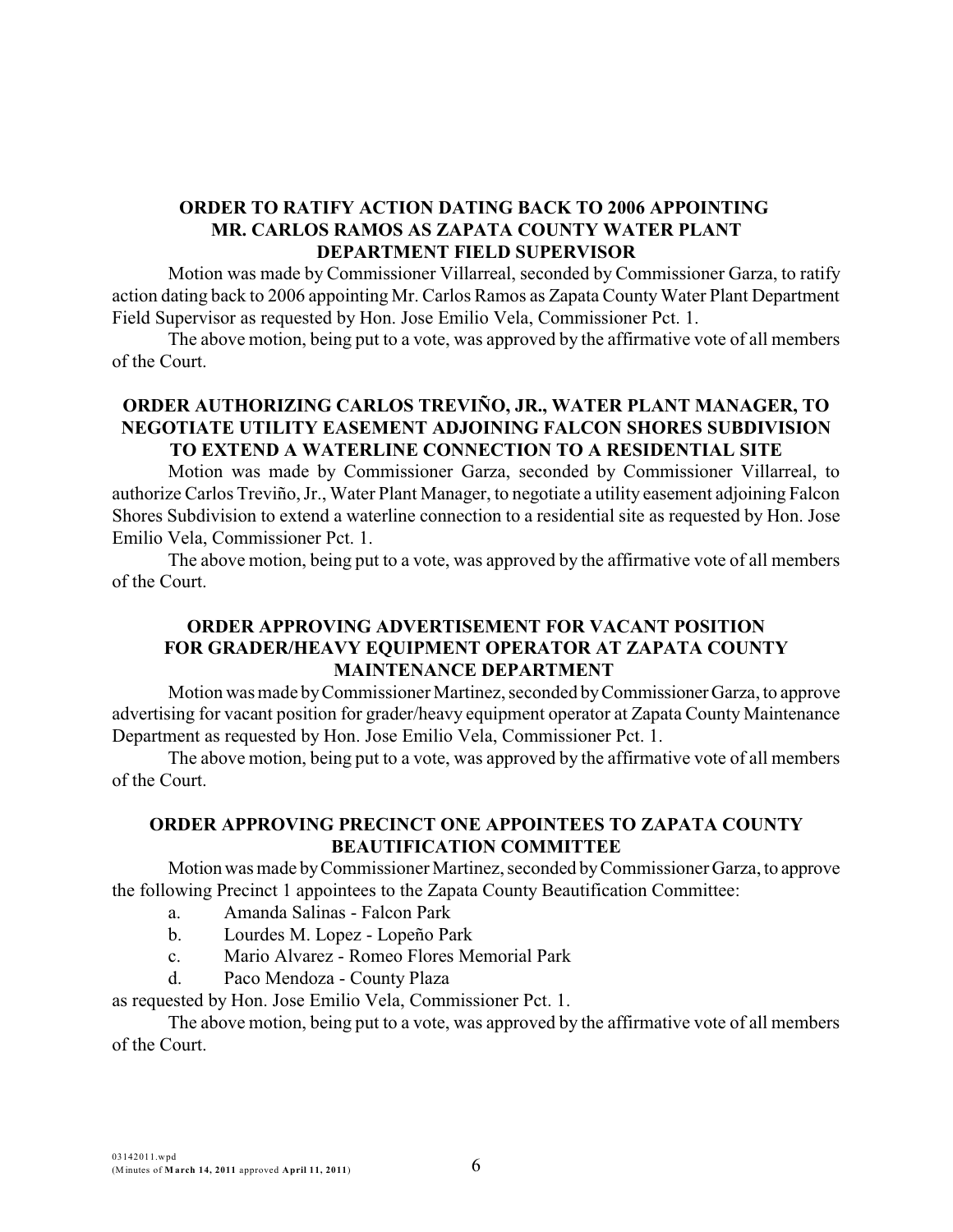# **ORDER APPROVING PRECINCT THREE APPOINTEES TO ZAPATA COUNTY BEAUTIFICATION COMMITTEE**

Motion was made byCommissioner Vela, seconded byCommissioner Garza, to approve the following Precinct 3 appointees to the Zapata County Beautification Committee;

- a. Johnny Rathmell
- b. Eddie Martinez
- c. Sam Padgett Texas Parks & Wildlife

as requested by Hon. Eddie Martinez, Commissioner Pct. 3.

The above motion, being put to a vote, was approved by the affirmative vote of all members of the Court.

#### **ORDER APPROVING PRECINCT FOUR APPOINTEES TO ZAPATA COUNTY BEAUTIFICATION COMMITTEE**

Motion was made byCommissioner Vela, seconded byCommissioner Villarreal, to approve the following Precinct 4 appointees to the Zapata County Beautification Committee:

- a. Anna Holcomb
- b. Dora Brandes
- c. Karran Westerman

as requested by Hon. Norberto Garza, Commissioner Pct. 4.

The above motion, being put to a vote, was approved by the affirmative vote of all members of the Court.

#### **ORDER ALLOWING MEMORANDUM OF UNDERSTANDING FOR INTEROPERABLE COMMUNICATION BETWEEN SOUTH TEXAS DEVELOPMENT COUNCIL AND ZAPATA COUNTY**

Motion was made by Commissioner Garza, seconded by Commissioner Villarreal, to allow a memorandum of understanding for interoperable communications between the South Texas Development Council and Zapata County as requested by John Keiser, South Texas Development Council.

The above motion, being put to a vote, was approved by the affirmative vote of all members of the Court.

# **ORDER ALLOWING ZAPATA COUNTY EMPLOYEES TO PARTICIPATE IN ANNUAL "SHOW YOUR PRIDE" DAY TO BENEFIT JIMMY FOUNDATION FOR CANCER RESEARCH IN CONJUNCTION WITH ESPN TO JIMMY V. FOUNDATION**

Motion was made by Commissioner Garza, seconded by Commissioner Vela, to allow Zapata County Employees to participate in the Annual "Show Your Pride" day to benefit the Jimmy Foundation for Cancer Research. In conjunction with ESPN to the Jimmy V. Foundation on March 26, 2011 (Donation: \$5.00) as requested by Brian Martinez, Zapata County Judge's Office.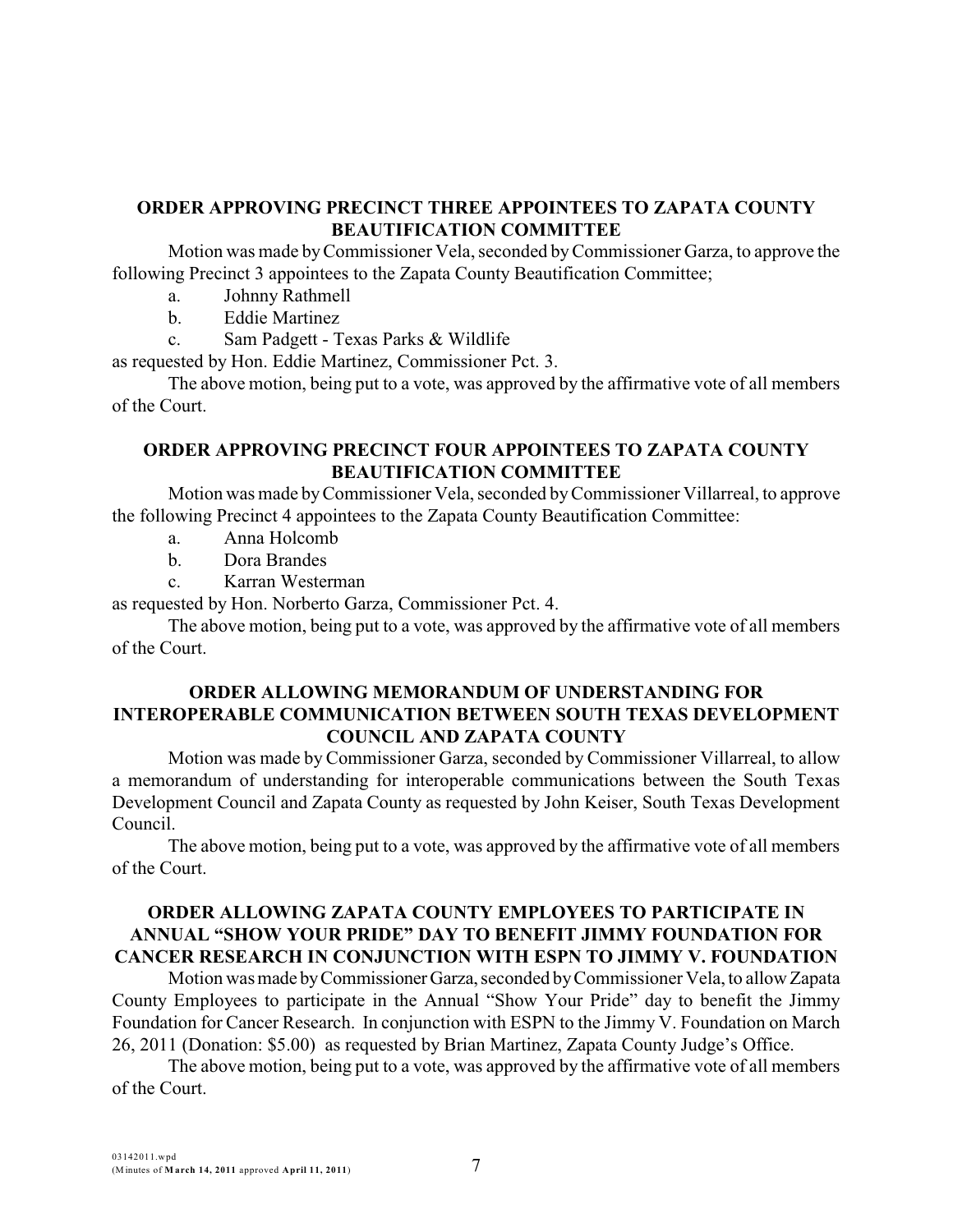# **ORDER AWARDING CONTRACT TO LOWEST BIDDER ON PRECINCT TWO, PHASE FOUR STREET IMPROVEMENTS**

Motion was made byCommissioner Villarreal, seconded byCommissioner Garza, to award contract to REIM Construction, being the lowest bidder on Precinct 2, Phase 4 street improvements, with a bid of \$494,448, as requested by Brian Martinez, Zapata County Judge's Office.

The above motion, being put to a vote, was approved by the affirmative vote of all members of the Court.

# **ORDER APPROVING USE OF OSWALDO H. AND JUANITA G. RAMIREZ EXHIBIT HALL FOR SEPTEMBER 23 AND 24 FOR TEXAS ASSOCIATION OF BASS CLUB FISHING TOURNAMENT**

Motion was made byCommissionerGarza, seconded byCommissioner Martinez, to approve the use of the Oswaldo H. and Juanita G. Ramirez Exhibit Hall for September 23 and 24 for the Texas Association of Bass Club Fishing Tournament to be used as follows:

a. September 23 - Registration

b. September 24 - Banquet

as requested by Karran Westerman, ZCCVB.

The above motion, being put to a vote, was approved by the affirmative vote of all members of the Court.

#### **ORDER APPROVING USE OF OSWALDO H. AND JUANITA G. RAMIREZ EXHIBIT HALL OF SEPTEMBER 30, OCTOBER 1 AND OCTOBER 2 FOR SAN ANTONIO METRO FISHING TOURNAMENT**

Motion wasmade byCommissioner Martinez, seconded byCommissioner Garza, to approve the use of the Oswaldo H. and Juanita G. Ramirez Exhibit Hall of September 30, October 1 and October 2 for the San Antonio Metro Fishing Tournament to be used as follows:

- a. September 30 Registration
- b. October 1- Banquet
- c. October 2 Award Ceremony

as requested by Karran Westerman, ZCCVB.

The above motion, being put to a vote, was approved by the affirmative vote of all members of the Court.

#### **ORDER APPROVING ZAPATA COUNTY CRIMINAL JUSTICE COMMUNITY PLAN**

Motion was made byCommissioner Garza, seconded byCommissioner Vela, to approve the Zapata County Criminal Justice Community Plan as requested by Roger Miller, Juvenile Probation Officer.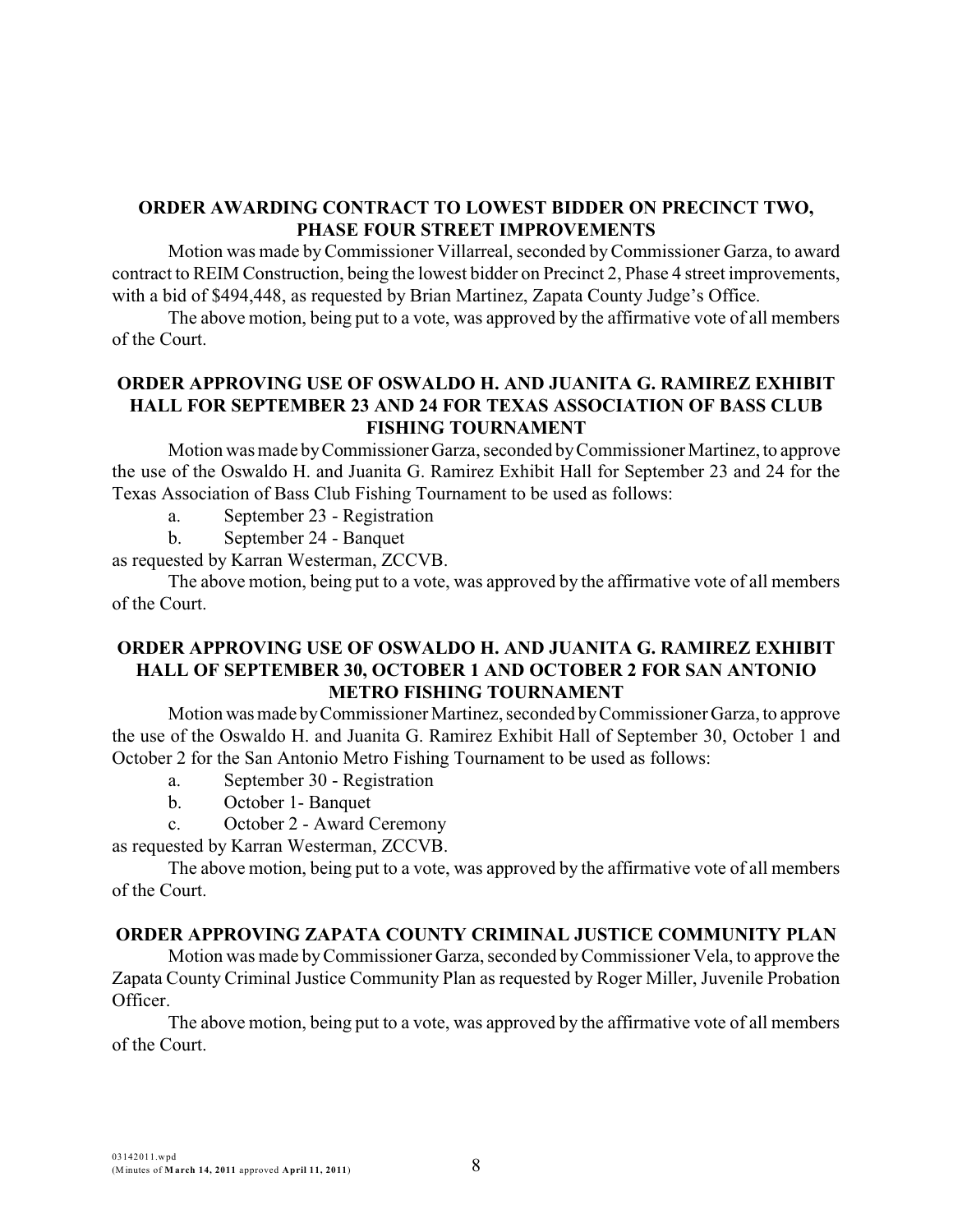# **ORDER APPROVING USE OF FRONT OF ZAPATA COUNTY COURTHOUSE ON APRIL 30 FROM 10:00 A.M. TO 12:00 P.M. BY DEA AS DROP OFF FOR UNUSED PRESCRIPTION MEDICATION**

Motion was made byCommissioner Garza, seconded byCommissioner Vela, to approve the use of the front of the Zapata County Courthouse on April 30 from 10:00 a.m. to 12:00 p.m. by the DEA as a drop off for unused prescription medication as requested by Fina Villarreal, SCAN.

The above motion, being put to a vote, was approved by the affirmative vote of all members of the Court.

# **ORDER APPROVING AGREEMENT BY AND BETWEEN ZAPATA COUNTY AND SERVING CHILDREN AND ADOLESCENTS IN NEED, INC. (SCAN)**

Motion was made byCommissioner Garza, seconded byCommissioner Vela, to approve an agreement by and between Zapata County and Serving Children and Adolescents in Need, Inc. (SCAN) as requested by Fina Villarreal, SCAN.

The above motion, being put to a vote, was approved by the affirmative vote of all members of the Court.

#### **ORDER APPROVING INSTALLATION OF STREET LIGHTS**

Motion was made byCommissioner Vela, seconded byCommissioner Martinez, to approve the installation of the following street light in Precinct 3:

306 Cardinal (to be taken from 2011-2012 security light allotment) as requested by Hon. Eddie Martinez, Commissioner Pct. 3.

The above motion, being put to a vote, was approved by the affirmative vote of all members of the Court.

Motion was made byCommissioner Vela, seconded byCommissioner Martinez, to approve the installation of the following street light in Precinct 4:

a. 911 on  $10<sup>th</sup>$  and Ramireño

as requested by Hon. Norberto Garza, Commissioner, Pct. 4.

The above motion, being put to a vote, was approved by the affirmative vote of all members of the Court.

#### **ORDER APPROVING PROCLAMATION TO STRONGLY OPPOSE REDUCTION OF INTEREST RATE OF TEXAS COUNTY AND DISTRICT RETIREMENT SYSTEM**

Motion was made by Commissioner Garza, seconded by Commissioner Villarreal, to approve proclamation to strongly oppose the reduction of the interest rate of the Texas County and District Retirement System as requested by Hon. Joseph Rathmell, County Judge.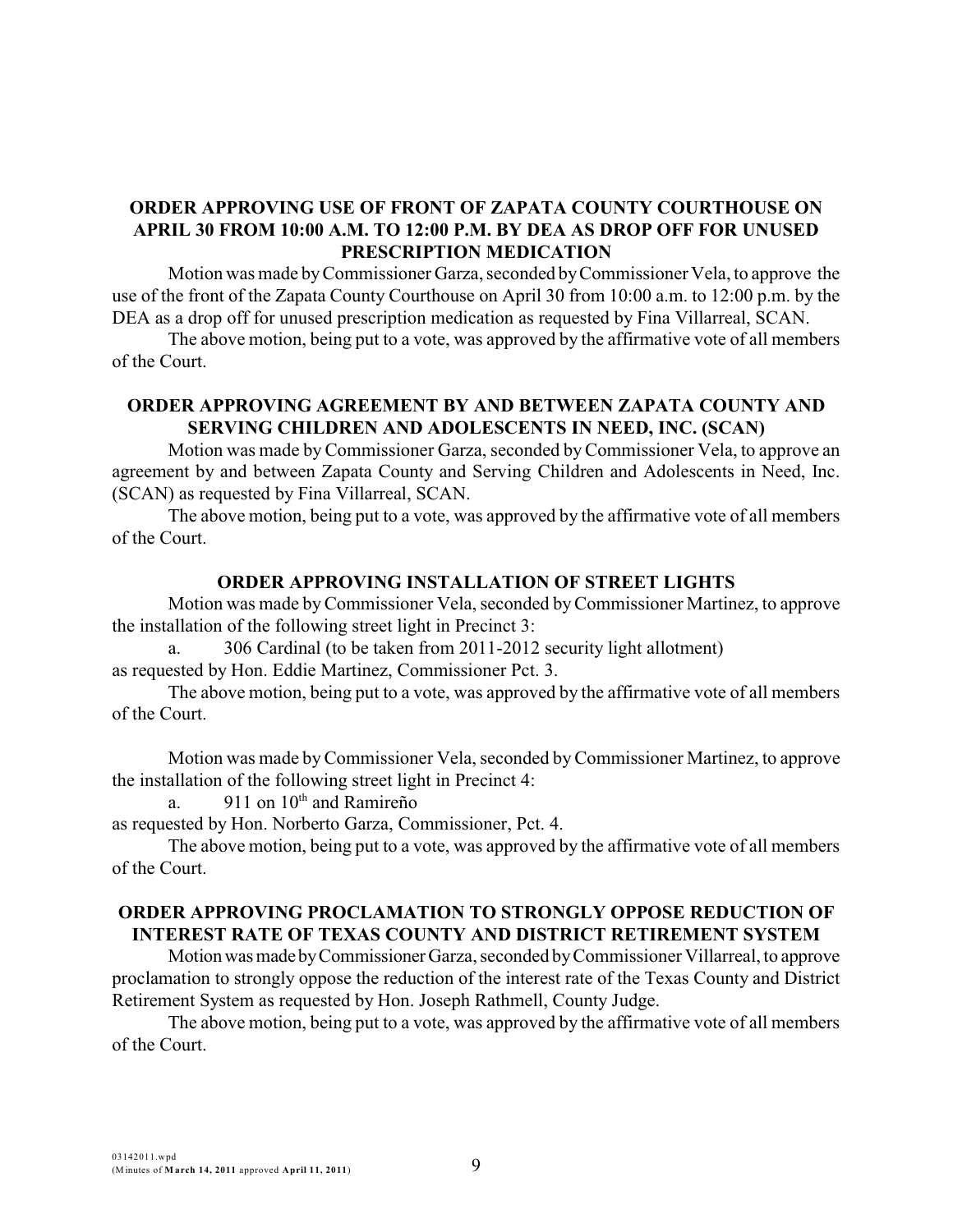# **ORDER APPROVING PROCLAMATION TO OPPOSE UNFUNDED MANDATES SENT DOWN TO STATES FROM FEDERAL GOVERNMENT**

Motion was made byCommissioner Garza, seconded byCommissioner Martinez, to approve proclamation to oppose unfunded mandates sent down to states from the federal government as requested by Hon. Joseph Rathmell, County Judge.

The above motion, being put to a vote, was approved by the affirmative vote of all members of the Court.

# **ORDER APPROVING SUBMISSION OF JUVENILE JUSTICE ALTERNATIVE GRANT TO OFFICE OF GOVERNOR CRIMINAL JUSTICE DIVISION**

Motion was made byCommissioner Garza, seconded byCommissioner Martinez,to approve submission of the Juvenile Justice Alternative Grant to the Office of the Governor Criminal Justice Division as requested by Roger Miller, Juvenile Probation Officer.

The above motion, being put to a vote, was approved by the affirmative vote of all members of the Court.

# **ORDER APPROVING SUBMISSION OF OPERATION BORDER STAR - ZAPATA COUNTY (TASK FORCE) PROJECT NUMBER 1982104 GRANT APPLICATION**

Motion was made byCommissioner Vela, seconded byCommissioner Garza, to approve the submission of Operation Border Star - Zapata County (Task Force) Project number 1982104 grant application as requested by Mario Elizondo, Sheriff's Office.

The above motion, being put to a vote, was approved by the affirmative vote of all members of the Court.

# **ORDER APPROVING RESOLUTION SUPPORTING IMPLEMENTATION OF AN EFFECTIVE ACCIDENT PLAN IN AGREEMENT WITH TEXAS ASSOCIATION OF COUNTIES**

Motion was made by Commissioner Garza, seconded by Commissioner Vela, to approve a resolution supporting the implementation of an effective accident plan in agreement with the Texas Association of Counties as requested by Romeo Salinas, County Treasurer.

The above motion, being put to a vote, was approved by the affirmative vote of all members of the Court.

#### **ORDER TO TABLE REQUEST BY CHARLIE AVARITT, ZAPATA COUNTY AIRPORT MANAGER AND ROMEO SALINAS, COUNTY TREASURER, REGARDING PERSONNEL MATTERS**

Motion was made by Commissioner Garza, seconded by Commissioner Vela, to table request by Charlie Avaritt, Zapata County Airport Manager and Romeo Salinas, County Treasurer, regarding personnel matters.